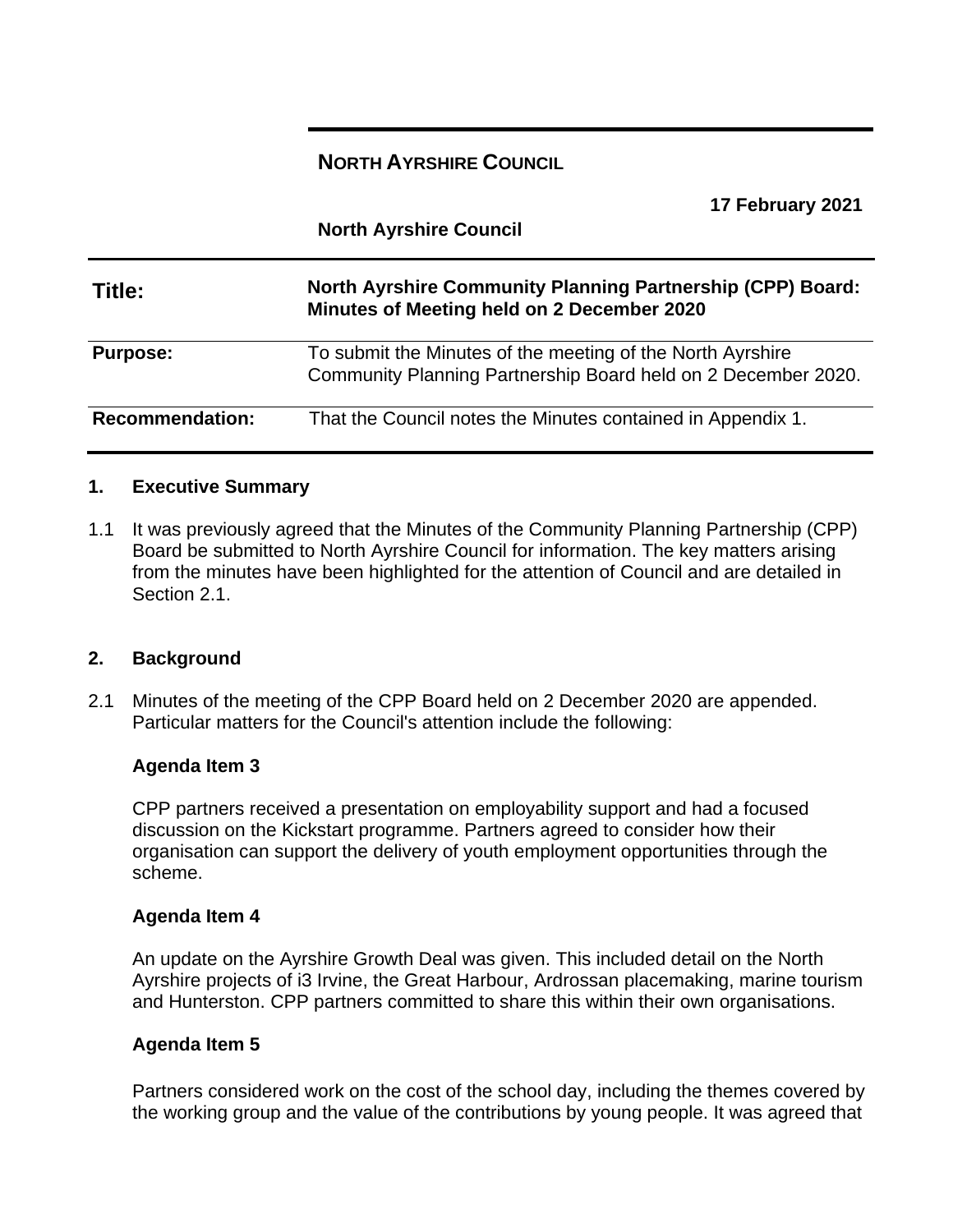partners will consider how their organisation can contribute towards cost of the school day issues.

### **Agenda Item 6**

The Board discussed Locality Partnerships and, in particular, the refresh of locality priorities and development of locality dashboards.

### **Agenda Item 7**

Partners received an update on mental health and wellbeing, with a focus on young people and families. The range of approaches was discussed along with new opportunities.

### **Agenda Item 10**

Board members considered the Engagement Centre of Excellence, the resources available within the engagement hub and mechanisms within North Ayrshire to support strong engagement and consultation processes. CPP partners agreed to promote the use of the engagement hub and adhere to best practice in community engagement.

#### **3. Proposals**

3.1 That the Council notes the Minutes contained in Appendix 1.

#### **4. Implications**

| <b>Financial:</b>                                    | There are no financial implications arising from this report.                                            |
|------------------------------------------------------|----------------------------------------------------------------------------------------------------------|
| <b>Human Resources:</b>                              | There are no human resource implications arising from this<br>report.                                    |
| Legal:                                               | There are no legal implications arising from this report.                                                |
| <b>Equality:</b>                                     | There are no implications relating to equality or children and<br>young people arising from this report. |
| <b>Children and Young</b><br>People:                 |                                                                                                          |
| <b>Environmental &amp;</b><br><b>Sustainability:</b> | There are no environmental implications arising from this<br>report.                                     |
| <b>Key Priorities:</b>                               | The CPP activities detailed within this report support the<br>Local Outcomes Improvement Plan.           |
| <b>Community Benefits:</b>                           | There are no community benefit implications arising from this<br>report.                                 |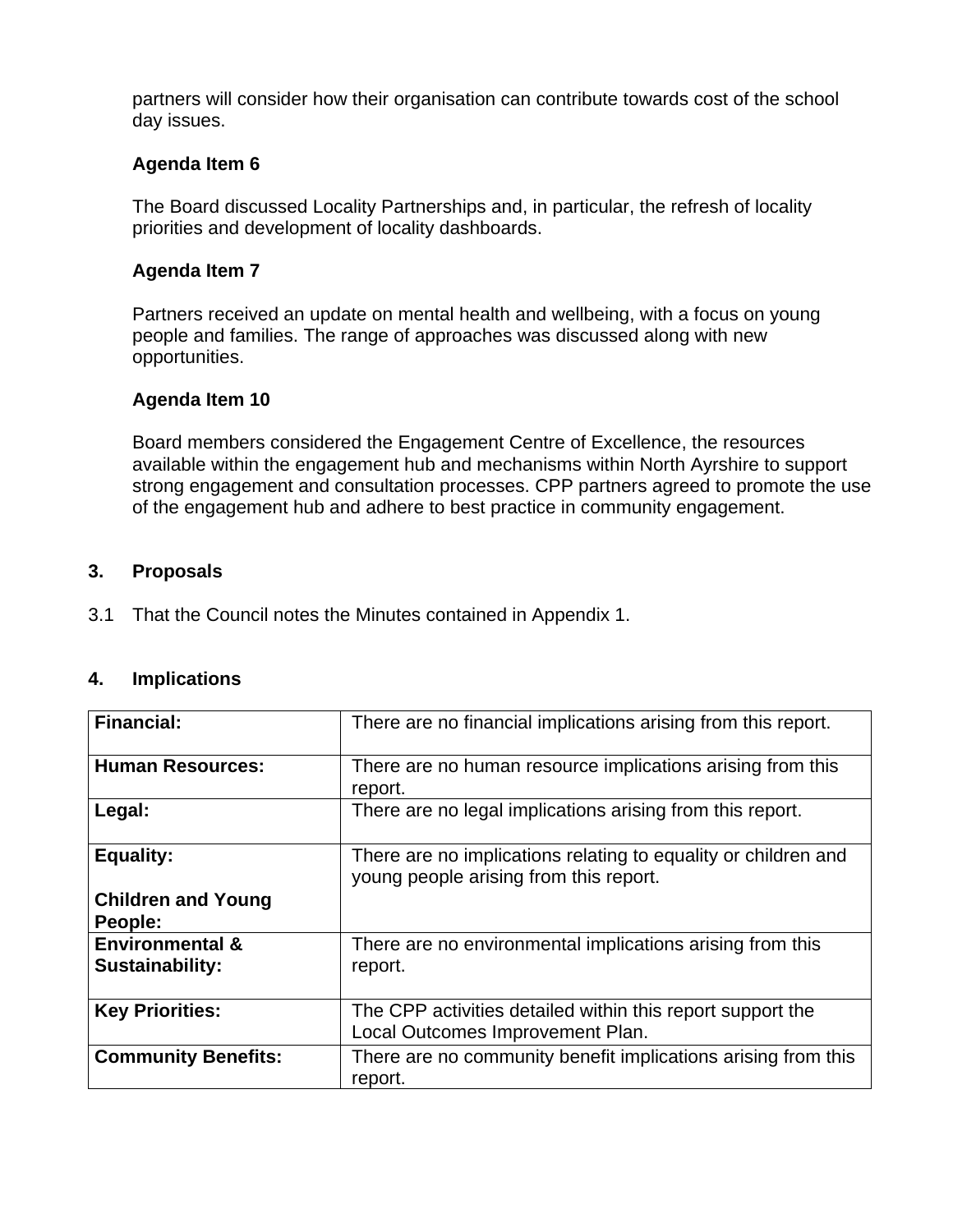# **5. Consultation**

5.1 No consultation was required.

Click here to enter text. **Audrey Sutton Executive Director, Communities**

For further information please contact **Morna Rae, Senior Manager, Policy, Performance and Community Planning** on **mrae@north-ayrshire.gov.uk**.

**Background Papers** N/A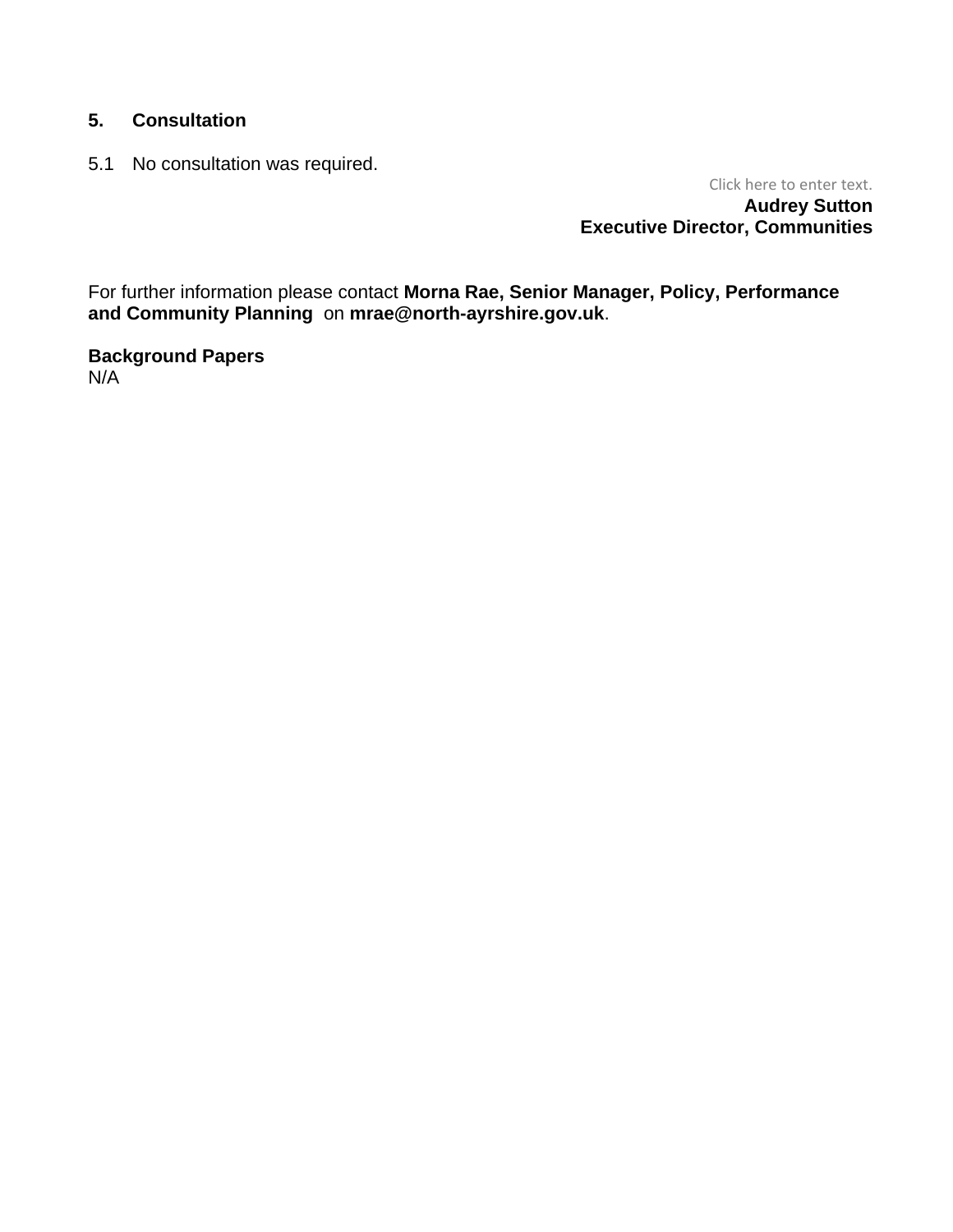# **Community Planning Partnership Board**

Wednesday 2 December 2020 at 11.00 am Via Microsoft Teams

### **Present**



# **North Ayrshire Council**

Joe Cullinane **(Chair)** John Bell, Elected Member Marie Burns, Elected Member Scott Davidson, Elected Member Alex Gallagher, Elected Member Tony Gurney, Elected Member Ellen McMaster, Elected Member Craig Hatton, Chief Executive

# **North Ayrshire Health and Social Care Partnership**

Robert Foster, Elected Member (Chair of IJB)

**Ayrshire College**  Michael Breen, Vice Principal

### **DWP** Valerie McGrory, External Relations Manager

**KA Leisure** Ashley Pringle, KA Leisure Vice Chair

# **Police Scotland**

Chief Superintendent Faroque Hussain

# **Scottish Enterprise**

Mark Newlands, Head of Partnerships

#### **Scottish Fire and Rescue**  Ian McMeekin, Area Manager

**Scottish Government**  Sam Anson, Location Director

### **Skill Development Scotland**  Claire Tooze, Area Manager (Sub for Katie Hutton)

# **Scottish Partnership for Transport**

Allan Comrie, Senior Transport Planner

# **Third Sector Interface**

Barbara Hastings, Ayrshire Community Trust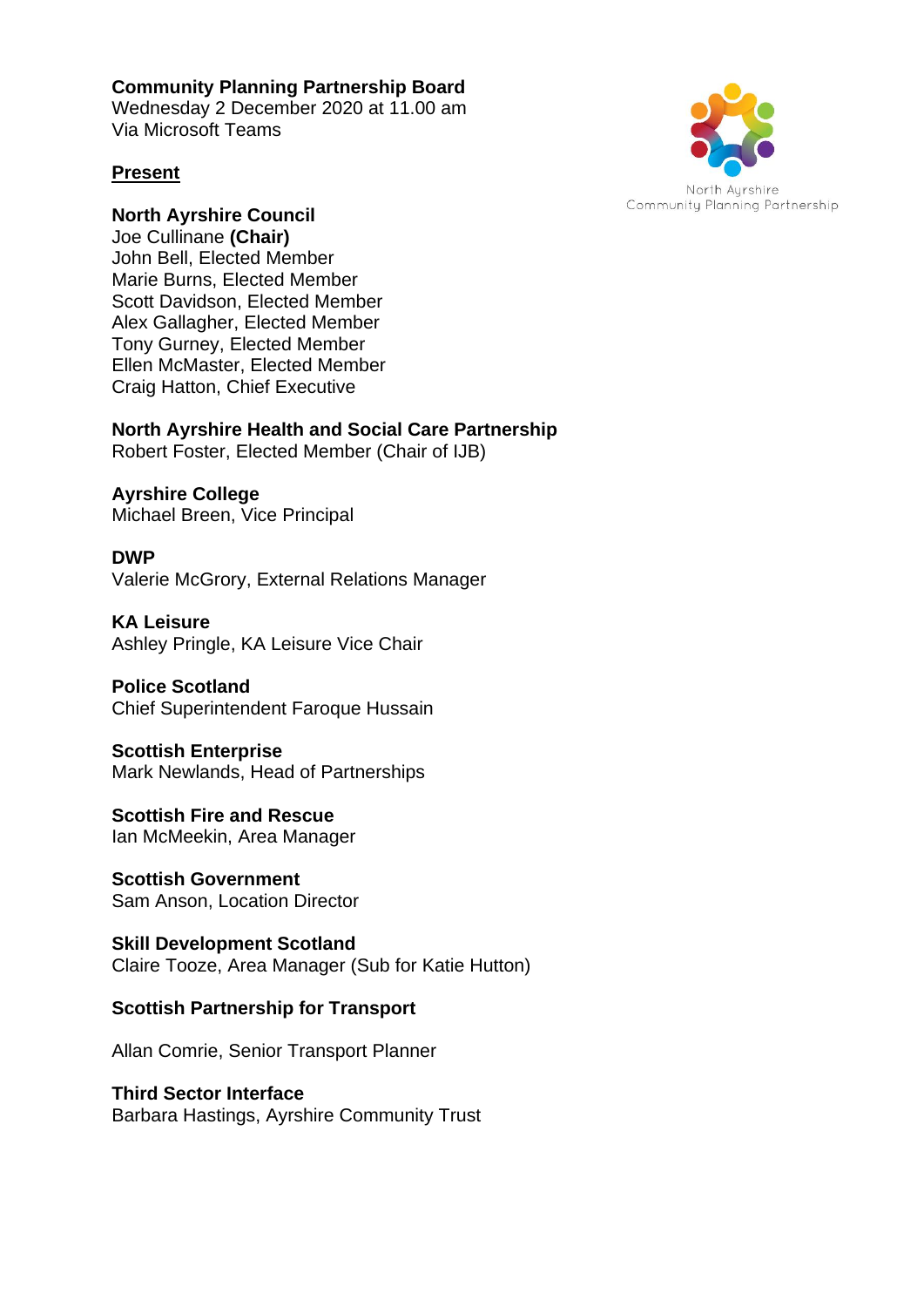### **In Attendance**

Audrey Sutton (NAC), Rhona Arthur (NAC), Morna Rae (NAC), Neale McIlvanney (NAC), Greig Robson (NAC), Vikki Kewney (Scottish Enterprise) Jennifer McGee (NAC).

### **Apologies**

Lesley Bowie (NHS Ayrshire and Arran), John Burns (NHS Ayrshire and Arran), Vicki Yuill (Arran CVS), Sheila Lynn (DWP), Barbara Hastings (TACT), Katie Hutton (SDS).

#### **1. Welcome and Apologies**

The Chair welcomed everyone to the meeting and apologies were noted.

The Chair also welcome Chief Superintendent Hussain to his first meeting of the Board.

### **2. Minute of the Previous Meeting and Action Note**

The minutes of the previous meeting were approved.

#### **3. Employability & Skills and the Kickstart Programme**

G Robson, Senior Manager (Employability & Skills) provided the Board with an update on employability and skills as well as an overview of Kickstart Programme.

G Robson advised that pre-Covid North Ayrshire had amongst the highest levels of unemployment in Scotland. The team focussed on those groups often left behind by economic growth (people who are disabled, parents, care leavers etc). Post-Covid, there has been a shift in the delivery model, with interactions taking place online. Customers have adapted to this shift well.

The team continue to deliver an "all age, all stage" service. However, focus on:

- Young people
- Parents
- Disabled residents or those with health conditions

Services will also remain in place to support other excluded groups that might not fit under these headings. For instance, supporting those with a criminal record will continue as will support to Syrian community.

In terms of supporting young people, G Robson highlighted the work of the Kickstart Programme. The Programme provides funding to create new job placements for 16 to 24-year olds on Universal Credit who are at risk of long-term unemployment.

Employers of all sizes can apply for funding which covers:

• 100% of the National Minimum Wage (or the National Living Wage depending on the age of the participant) for 25 hours per week for a total of 6 months.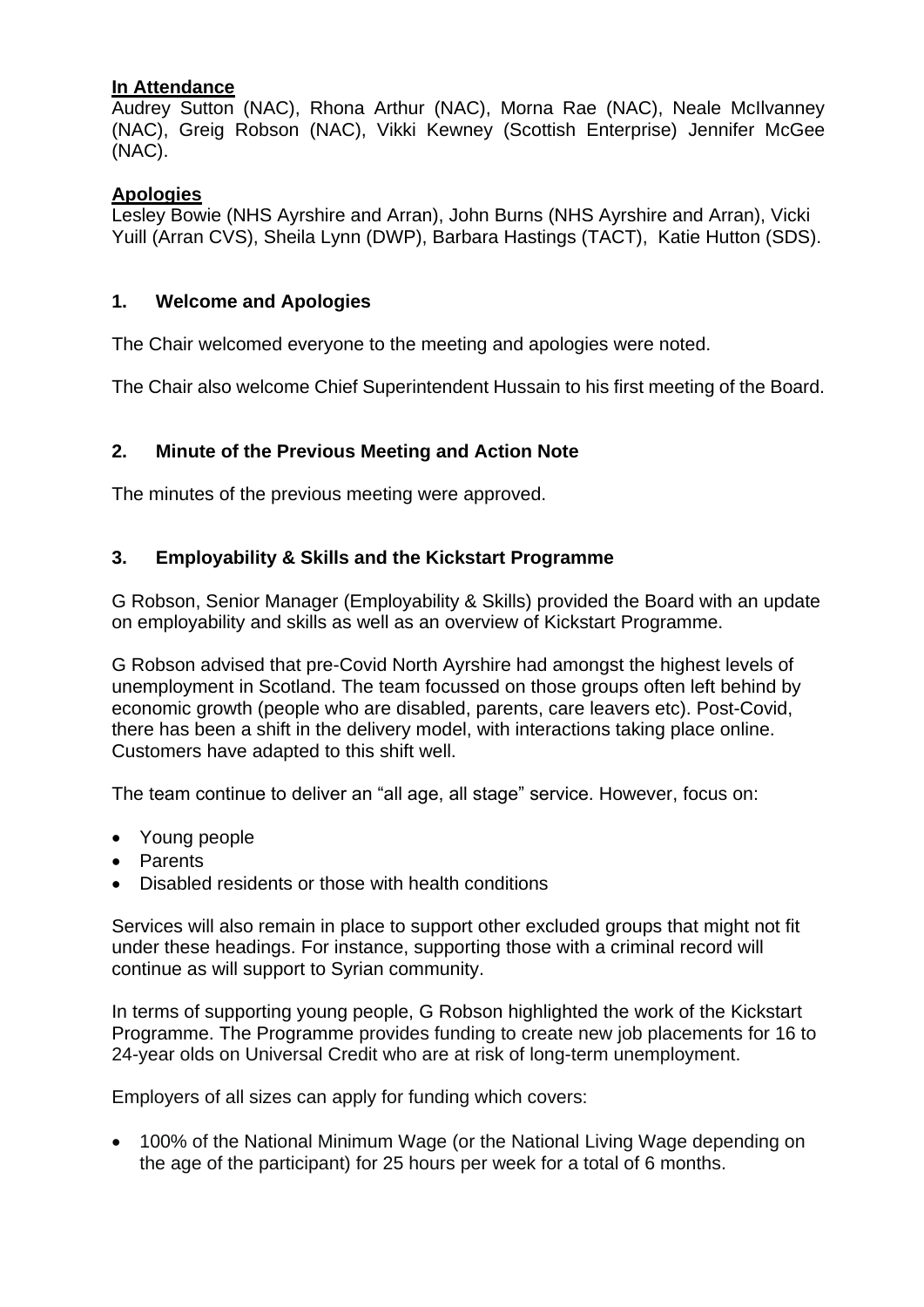- associated employer National Insurance contributions.
- employer minimum automatic enrolment contributions.

Employers can spread the start date of the job placements up until the end of December 2021.

A Kickstart application must be for a minimum of 30 job placements. If a single employer cannot provide this many job placements, they can find a Kickstart gateway, such as a local authority, charity or trade body for help applying.

G Robson highlighted that North Ayrshire Council has applied to be a gateway with the intention to support 300 vacancies, to date, over 300 roles have been identified by the private sector alone. It is hoped that the first lot of vacancies will be advertised in December 2020 pending DWP approval. Every young person who joins will get wraparound support through council provision.

The Council is keen that wage levels are topped up to Scottish Living Wage, rather than National Minimum Wage.

The team will now look to public and third sectors for contribution.

G Robson highlighted the work commissioned by Government during the first lockdown looking at what could be done for young people. The Young Persons Guarantee which is a 2-year ambition to have every 16-24 year old in employment, training, education, volunteering, or work experience. £30m of funding has been distributed to all Scottish Local Authorities to help support this work. North Ayrshire's allocation of the funding is £870k.

G Robson advised that types of services likely to be funded were:

- Enhanced key worker capacity
- Digital devices and skills
- Top up Kickstart to Scottish Living Wage
- Employer Recruitment Incentives

Cllr Burns asked about how we are reaching young people at the moment and how are they getting careers advice and guidance.

C Tooze confirmed that SDS Careers Advisors are keeping in touch with young people via telephone, online sessions and email. Around one month ago SDS re-opened the Ardrossan Office one day per week, for those who would like to meet face to face, however the big uptake in communication with young people has been via email and text message. SDS continue to link in with DWP and colleges. During first lockdown every summer leaver was contacted to ensure they had support.

V McGrory also highlighted that the DWP have been keeping in touch with customers during the Covid period. DWP have new youth employability coaches in place to support young people.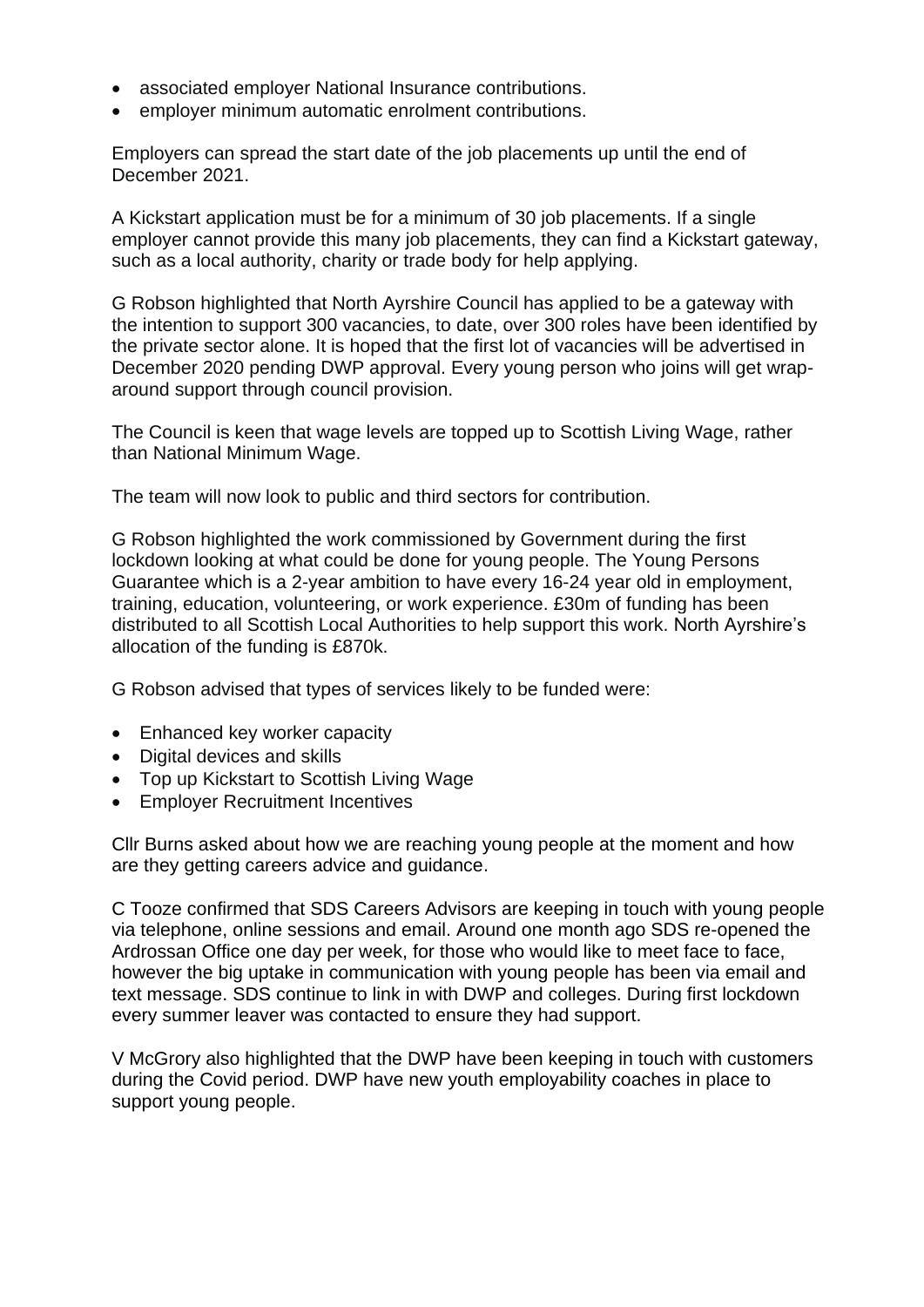The Chair thanked G Robson for his presentation and invited members of the Board to contact G Robson directly should they wish to explore the Kickstart Programme further.

### **ACTION: CPP Partners to discuss involvement in the Kickstart programme within their own organisations and commit to support the scheme.**

# **4. Ayrshire Growth Deal**

K Yeomans and N McIlvanney provided the Board with an update on the Ayrshire Growth Deal (AGD).

K Yeomans advised the Board that Ayrshire Growth Deal got its full deal sign-off by the Scottish & UK Govts and Ayrshire Local Authority Leaders on 19 November 2020. This was a landmark signing which agreed to £251m direct investment in Ayrshire over a 10-15 year programme. It is anticipated that it will generate 7000 jobs and £350million investment.

K Yeomans highlighted the project commitments for the funding across Ayrshire:

- £80m investment in aerospace and space activity primarily focussed around Prestwick.
- £69.5m to support economic infrastructure and the engineering and manufacturing sectors in Ayrshire.
- £23.5m on tourism development.
- £53m innovation into the investment of energy products and development.
- £14m to support world class digital infrastructure and connectivity across Ayrshire.
- £8.5m programme for skills and employability.
- £3m for new Community Wealth programme.

Detail was also given on the North Ayrshire Growth Deal project delivery and benefits.

This includes:

### **I3 Irvine – Building Digital Process Manufacturing Centre and Flexible Space**

- £15m investment in premium quality advanced manufacturing business space.
- £6m investment in national Digital Process Manufacturing Centre.
- Subsea cable landing point providing high speed data carrying capacity direct to site.
- Significant capacity to reprofile i3 as nationally significant commercial location.
- Colocation with life sciences.

# **Great Harbour - Irvine**

- AGD Investment £14m.
- Leverage potential of circa £100m.
- Placemaking and destination development.
- Unlock potential for commercial leisure activity and marine tourism to create a regional destination of note.
- Significant Community Wealth Building potential through community-led approach (e.g. Harbour Masters House).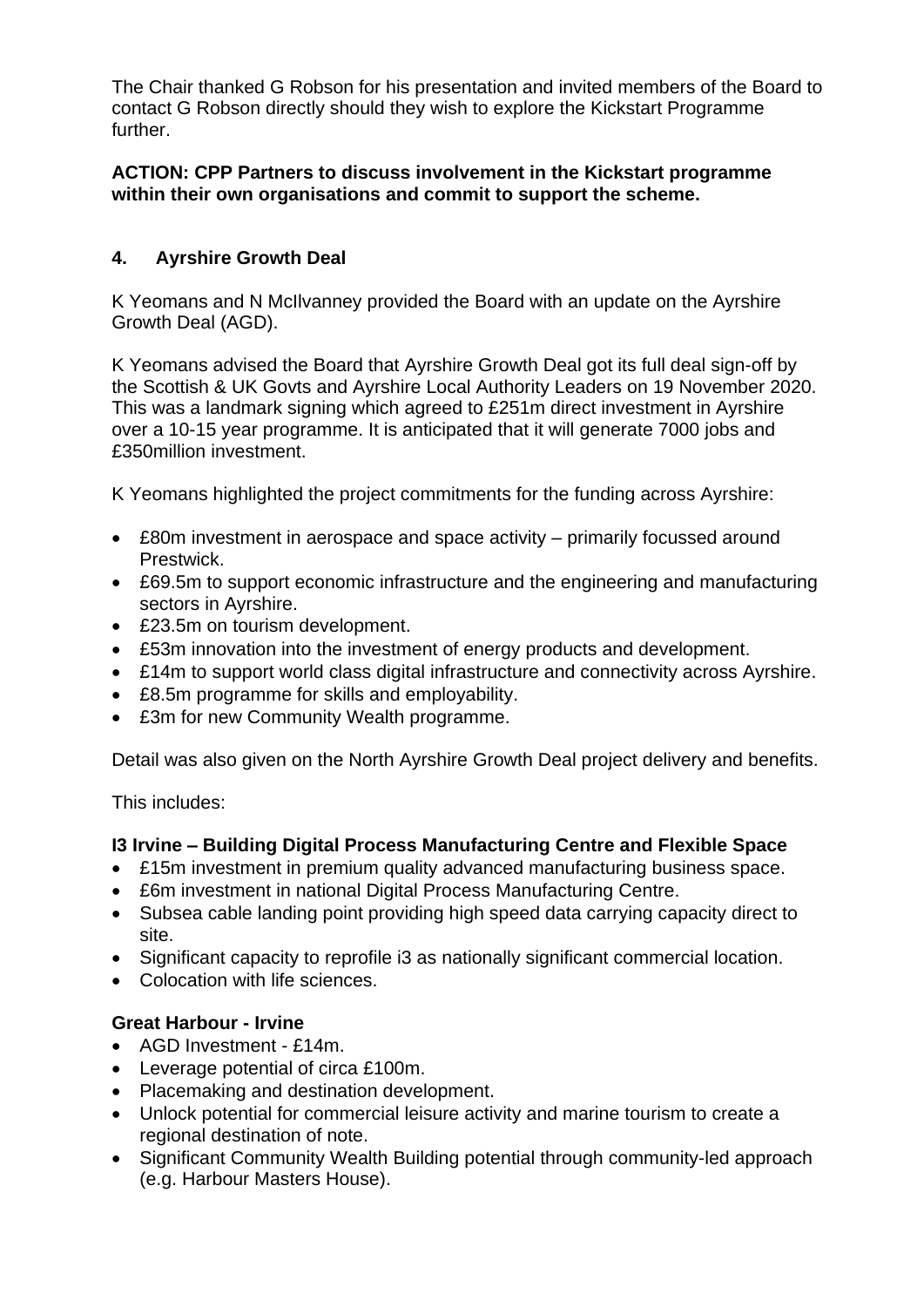# **Ardrossan – A National Scale Placemaking Programme**

- £150m+ Capital investment.
- Campus, harbour, marina expansion, Housing, Low Carbon Hub, town centre.
- National scale placemaking and regeneration programme.

### **Marine Tourism**

- £5M enabling works for expansion of marina facilities at Ardrossan.
- £4M for the provision of transit marinas on Arran and Cumbrae.

### **Hunterston**

- £18m investment to unlock manufacturing business space.
- Ministerial Taskforce to lead and provide multi agency coordination of decommissioning of Hunterston B station impact with the development of the approach to AGD.
- Blue economy strategic action plan critical to harnessing potential of assets at Hunterston, recognised as being nationally significant in terms of contribution to national energy requirements, and capable of developing blue and green credentials at Hunterston.
- Masterplan and socio-economic decommissioning strategy critical to sequencing, phasing and ensuring wider value captured – e.g. through skills transfer, supply chain etc.

K Yeomans also highlighted that the Ayrshire Growth Deal gives an excellent opportunity to deliver Community Wealth Building aspirations. This will allow us to underpin and make sure all projects in Ayrshire give the maximise impact for its residents.

Partners commented on the value and range of work under the Ayrshire Growth Deal plans, and of their organisational support for Community Wealth Building in particular. The Chair thanked K Yeomans for the presentation and highlighted that it is very exciting to have the agreement signed off and progressing towards delivering the projects.

### **ACTION: Partners note milestone and progress and share within own organisation. AGD progress update to be provided at next Board meeting.**

# **5. Cost of the School Day**

A Sutton provided Senior Officers with an update on the work on the cost of the school day (CoSD).

A Sutton advised that a short life working group had been set up and is chaired by Councillor Foster. The working group is focusing on:

- What contributes to the cost of the school day and the impacts this can have on families.
- Actions which can help reduce the CoSD.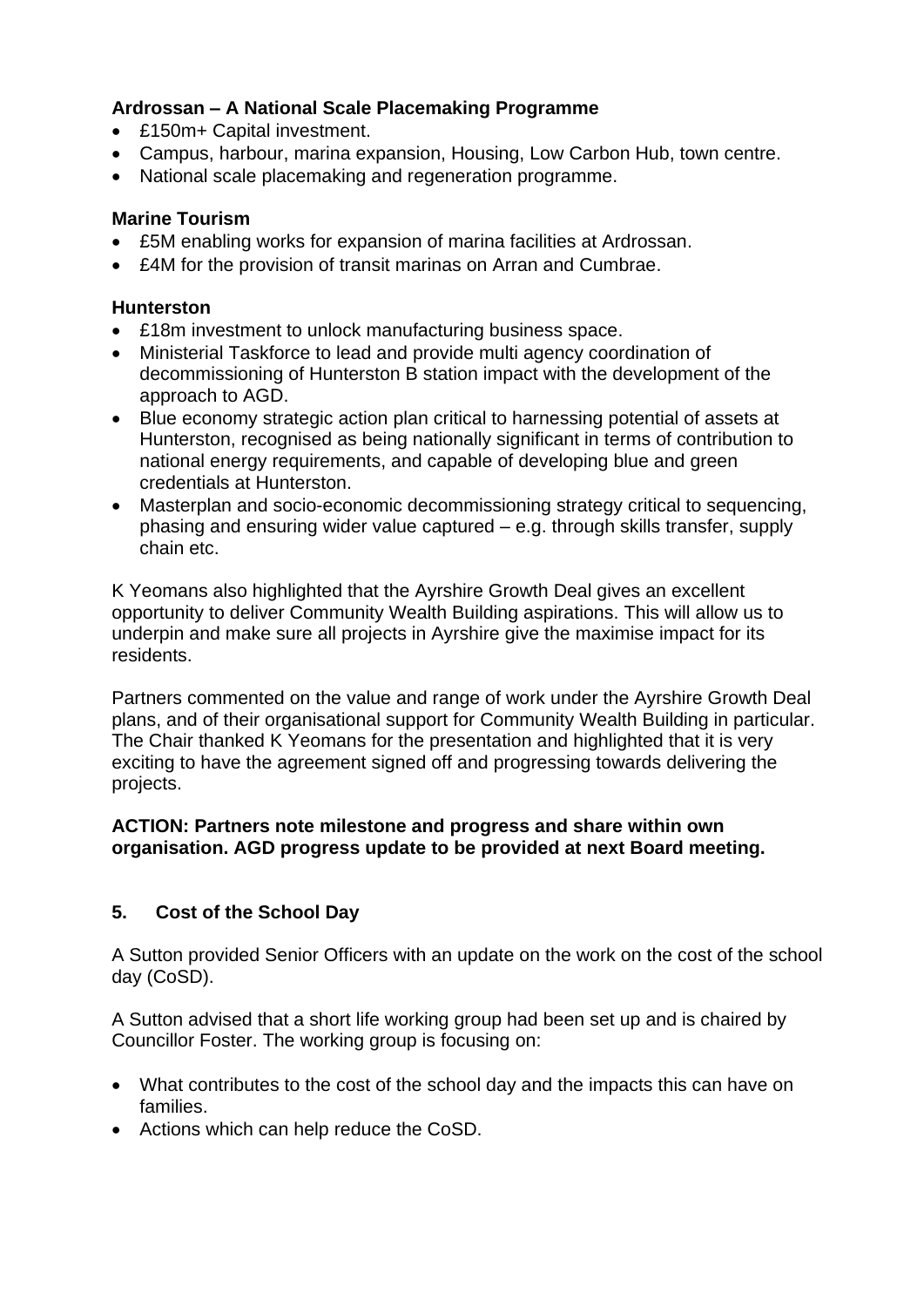- Examples of high-level structures, guidance and policies which have been put in place elsewhere including Dundee City Council's statements of intent around the CoSD.
- The importance of officers taking up roles which focus on implementing and pushing policies in respect of the CoSD.
- The requirement for visibility of policies and communication with families: and:
- The [Cost of the School Day](https://cpag.org.uk/cost-of-the-school-day) website where information, toolkit resources and practice examples are available.

The first meeting of the Group took place recently and the main topics of discussion were:

- Whether studies have been carried out elsewhere which have fully mapped the cost of the school day.
- Branded school uniform/equipment which is often raised as a major concern by families living in poverty.
- Cost can be a barrier to those looking to join after school clubs and trips.
- Costs can lead to stress and anxiety in children and parents.

The key areas of focus emerging from discussions were:

- Good relationships with families who may need support but might be reluctant to ask.
- The cost of branded uniforms can be too high for some families.
- Families in poverty will often require some sort of support for their children to attend extracurricular activities and school trips.
- Food support ties in closely as some children are not being fed properly at home and therefore come to school hungry without the same capacity to learn.

The aim of the working group is to agree an action plan/policy for Cabinet approval in 2021.

Cllr Foster advised that the CoSD work is very powerful as the actions have come from those with lived experience and encouraged partners to be involved in any way they could.

F Hussain highlighted that he is considering how young people's voices hold him to account in terms of the delivery of policing in North Ayrshire and getting young people involved. A Sutton offered support in this work.

The Chair thanked A Sutton for her presentation.

**ACTIONS: All partners to consider how their organisation can contribute towards cost of the school day issues and liaise with A Sutton. F Hussain and A Sutton to progress engagement with young people on community safety issues.** 

# **6. Locality Partnerships**

M Rae advised the Board that the current cycle of Locality Partnership meetings were taking place and the key themes being looked at are: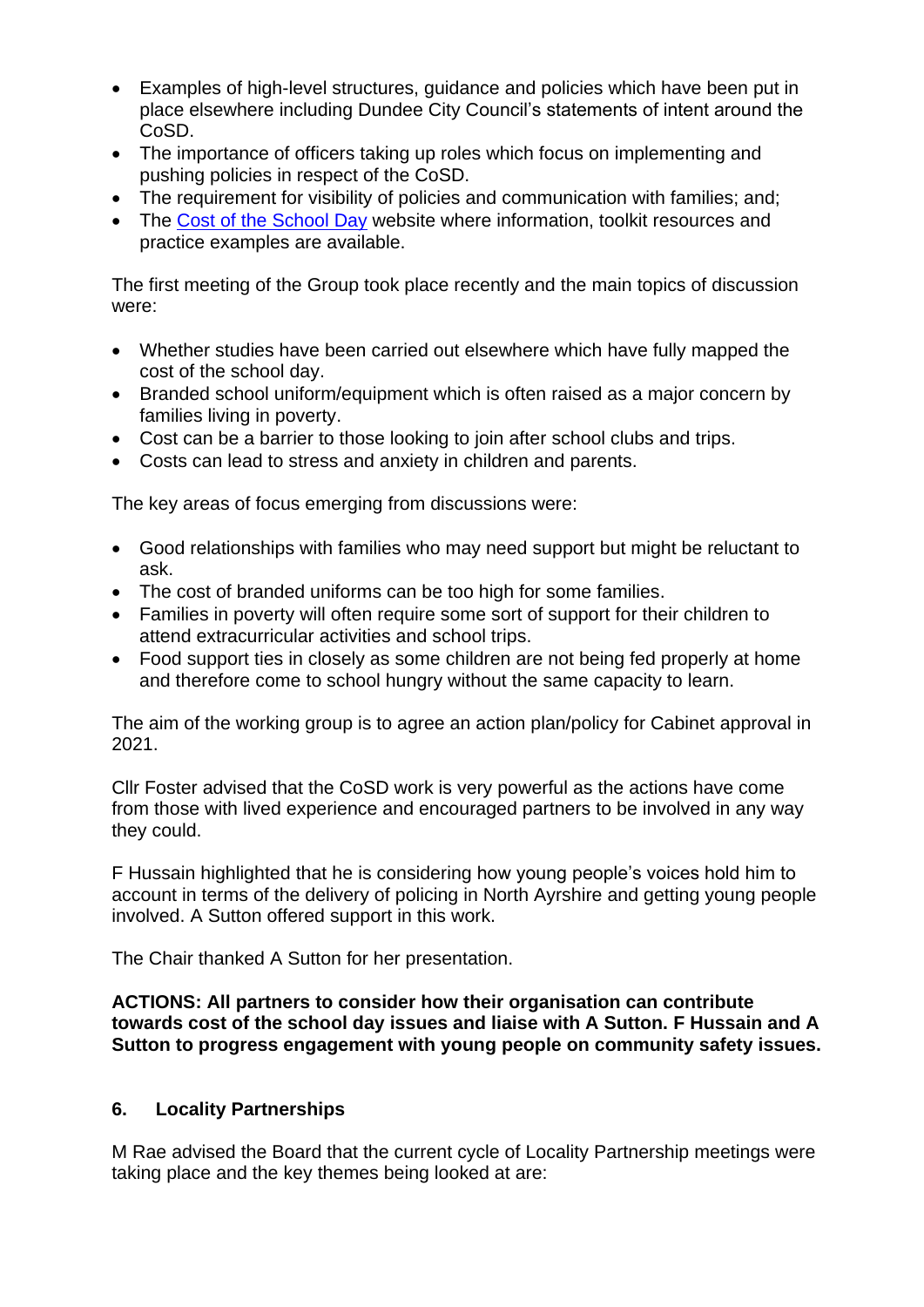- Community Support
- Cost of the School Day
- Community Investment Fund
- Grant Applications
- Refresh of Locality Priorities

Initial discussions around the refresh of locality priorities took place at the September round of meetings, which was then followed up with a survey. To assist with this work, we are going to draw from the wide range of engagement currently taking place.

Plans are also being progressed to have online conference which will look at the current priorities, what needs refreshed and the increasing ambition to address poverty and inequalities at a local level.

In terms of the locality profiles, online dashboards are being created which will provide data at locality level. The dashboards will be hosted on the CPP Website and will be available for partners and community members to use. M Rae highlighted that she has been in contact with Council colleagues regarding data and that she will be in touch with partners in due course. These will be visual and engaging.

Cllr Gallagher commented that the locality dashboards would be a great addition and would bring more awareness of issues in each area.

Partners were supportive of this approach.

### **ACTION: M Rae to progress work on locality profiles, work on refresh of locality profiles to continue and update to be given to Board in due course.**

# **7. Community Mental Health and Wellbeing**

A Sutton provided an update on supporting Community Health and Wellbeing.

A Sutton highlighted that the key priorities are:

- Continue to embedding a more strategic and coordinated commitment to mental health improvement locally and nationally.
- Ensuring GIRFEC principles inform how services work together for mental health (recognising that it was not simply a 'health service' issue).
- Understanding the complex spectrum of issues with which children, young people and their families need support, including emotional distress.
- Ensuring the workforce has the skills and capacity it needs to address these issues.
- Providing the full range of support for those issues, including primary care, community support and alternative services to CAMHS in many communities.

A Sutton highlighted that last year the Clearer Minds young people's mental health project in the North Coast was granted funding via the Community Investment Fund. This continues with the school, some of this is arts-based work as well as peer support and training for young people and staff in the school.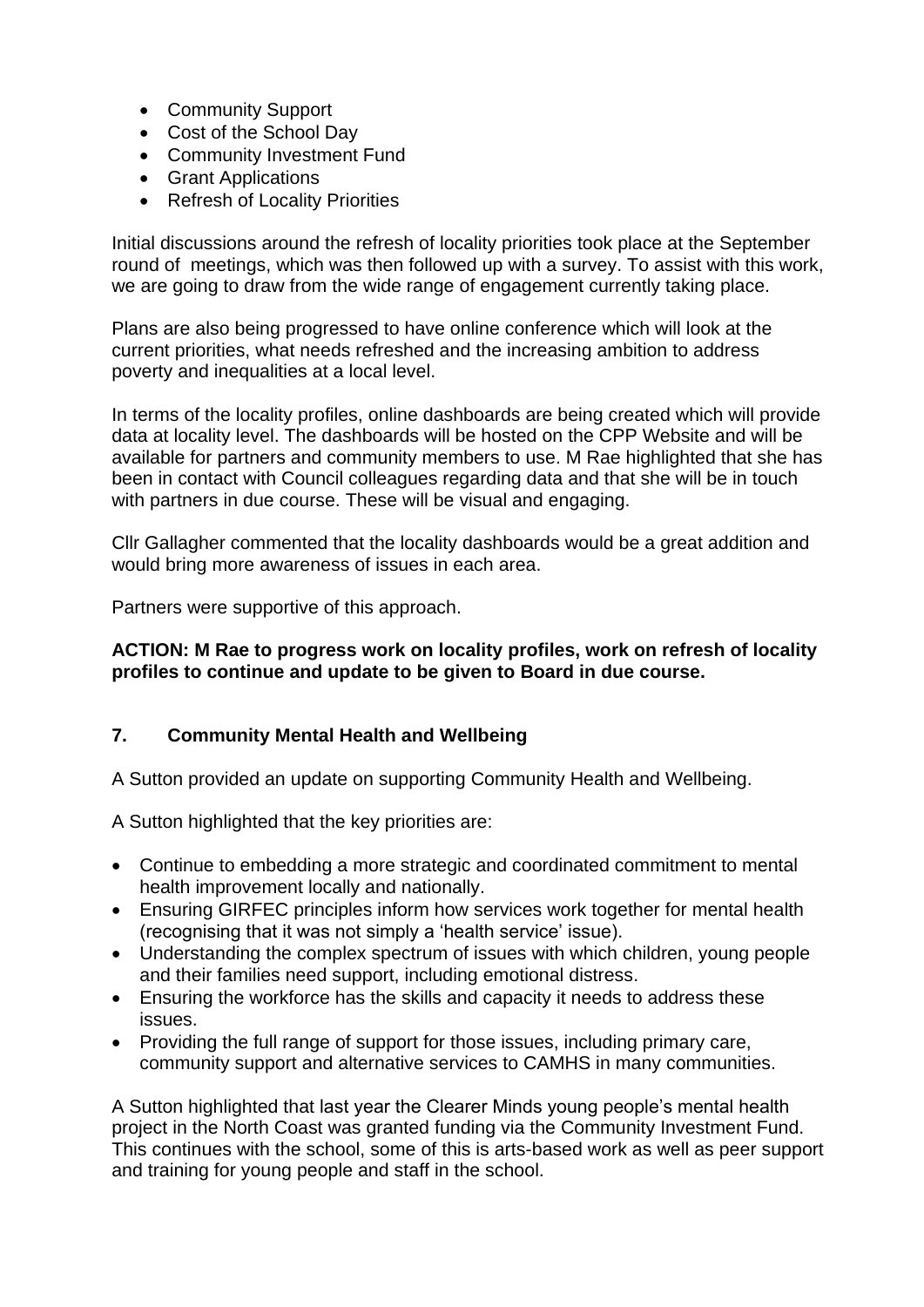In September 2020 Arran LP and Cabinet approved almost £50k of funding from the Community Investment Fund to Arran Youth Foundations to support peer support and training across the community on Arran.

There are also of number CIF application developments ongoing around social isolation and mental health.

In terms of new and ongoing opportunities:

- Scottish Government Health Improvement Project: putting children at the heart of all our work and ensuring their voices are heard.
- Youthlink funding: last week North Ayrshire Council were allocated the maximum amount of funding to look at how we can support young people's mental health and wellbeing through outdoor youth work.
- National Galleries again maximum funding support allocated to support young people's mental health and well-being through arts-based work.
- Scottish Government Community mental health and young people funding: development of approach at CSSP to explore a much wider range of opportunities and activities for young people which might not be directly related to mental health and wellbeing, but will have a direct impact on the outcomes around that.

A Sutton asked partners to reflect the asks on the final slides and send any feedback to J McGee.

A Sutton advised that she would provide an update at a future meeting.

The Chair thanked A Sutton for her presentation.

# **ACTION: Partners to consider how they can link in and support this work. Update to be provided at a future meeting.**

# **8. Caring For Ayrshire**

J Burns was unable to join the meeting. The Chair asked for him to be contacted to check if he could attend the March 2021 Board meeting.

### **9. Risk Register**

M Rae provided a report on the current CPP Risk Register and highlighted that as the circumstances in which we operate have changed significantly since December 2019 it is proposed that we review the road map to check its continued relevance. In order that we continue with a strategic approach we propose that we use a similar model.

The Board confirmed that they were happy with this format and formal agreement will be made at a future Board meeting.

M Rae thanked the Board and confirmed that she will be in contact with partners to share their current risk management information to support this work.

# **ACTION: M Rae to progress Risk Register update**